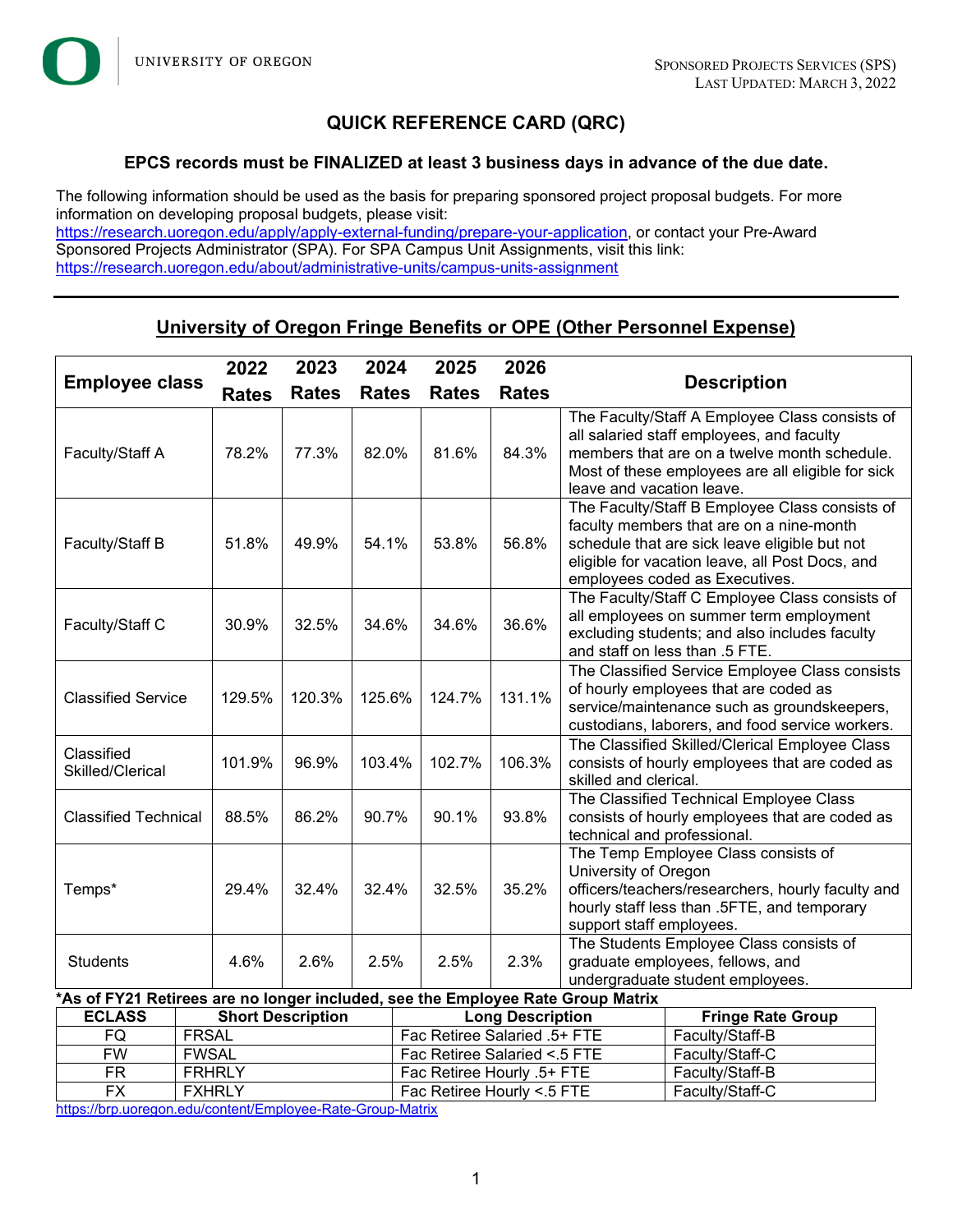

University of Oregon employee fringe benefit costs encompass the following items for UO employees, all of which are required: (a) FICA, (b) retirement, (c) health insurance, (d) workmen's compensation/SAIF, (e) unemployment insurance, (f) employee liability insurance, (g) life insurance, (h) graduate teaching fellows' fringe benefits including health insurance and fees, and (i) leave as appropriate. For the purpose of estimating and budgeting proposal costs, fringe benefit rates are based on employee classification (E-Class) in accordance with the University's federally-negotiated fringe benefit rate proposal submitted to the Department of Health and Human Services (DHHS). Please note that when leave is taken by an employee, it is charged directly to a central fund and not charged to the sponsored project. Given that the blended OPE includes leave, Principal Investigators (PIs) may choose how they prefer to budget for salary and OPE. There are two choices: (1) budgeting salary and OPE at 100% effort; or (2) budgeting salary and OPE at reduced levels based on guidance from Budget and Resource Planning: [https://brp.uoregon.edu/content/Blended-OPE.](https://brp.uoregon.edu/content/Blended-OPE) 

SPS recommends that PIs budget salary and OPE at 100% effort because if your staff do not take at least the average leave, the unit will be responsible for any shortage with little to no recourse to go back to the sponsor for additional monies. But the choice is the PIs. If the PI is confident that her/his staff will take at least average leave, effort may be calculated at the reduced salary and OPE. Please work with your pre-award SPA when you are developing your budget.

## **Annual Cost Increases: Personnel Costs and Cost of Living Adjustment (COLA)**

**Personnel Costs - Salary and Wages:** UO and United Academics reached a tentative agreement on a multi-year salary increase plan: which includes an annual cost increase for salary and wages up to 2.0% for 2023. SPS recommend budgeting cost increases for salary and wages at 2.0%, annually. Note effective July, 1, 2017, minimum Post-doctoral salaries must be in accordance with the articles of the CBA.

**Personnel Costs - Fringe Benefits:** Yearly cost increases of fringe benefits are included for UO personnel other than Graduate Employee (GE) and are based on the University's planned increases to fringe benefits. For more information visit: <https://brp.uoregon.edu/content/Estimated-Rates-Future-Years> and [https://brp.uoregon.edu/content/Blended-OPE.](https://brp.uoregon.edu/content/Blended-OPE)

**Non-personnel Costs:** Annual COLA increases of up to 4.1% for non-personnel-related cost is based on the U.S. Department of Labor, Bureau of Labor Statistics, Consumer Price Index data. Please use this rate for annual budgeted cost increases on proposal budgets unless a different annual increase is outlined for that cost category, i.e., Personnel Costs, or GE rates. Source: [https://www.bls.gov/regions/west/news-release/consumerpriceindex\\_west.htm.](https://www.bls.gov/regions/west/news-release/consumerpriceindex_west.htm)

# **Post-doctoral Salary Floors**

In accordance with the three-year ratified Collective Bargaining Agreement (CBA) between the University of Oregon and United Academics, AAUP / AFT, AFL-CIO, July 1, 2015 through June 30, 2021 (pending negotiations), the minimum Postdoctoral salaries must be in accordance with the articles of the CBA. Please reference the CBA on UO Human Resources' website at<https://hr.uoregon.edu/employee-labor-relations/uo-bargaining-units-cbas/united-academics>

**Note #1:** Per the CBA noted above, effective July 1, 2017, the minimum salary floor for Postdoctoral Scholars on 12 month appointments will be no less than the amounts set according to the NIH Postdoctoral minimum salary schedule and the floor will be adjusted each year pursuant to the current Postdoctoral Stipend levels posted by the National Institutes of Health (NIH). Reference:<https://grants.nih.gov/grants/guide/notice-files/NOT-OD-21-049.html>

| (Effective July 1, 2021 - June 30, 2022)                                                                          |                          |                       |                        |  |  |  |
|-------------------------------------------------------------------------------------------------------------------|--------------------------|-----------------------|------------------------|--|--|--|
| Policies and Procedures" Student Workers: https://hr.uoregon.edu/recruit/student-employment/policy-and-procedures |                          |                       |                        |  |  |  |
| <b>Student Employee Level</b>                                                                                     | <b>Standard (Eugene)</b> | <b>Portland Metro</b> | <b>Nonurban County</b> |  |  |  |
| <b>Student Employee 1</b>                                                                                         | \$12.75-\$13.14          | \$14.00-\$14.49       | \$12.00-\$12.74        |  |  |  |
| <b>Student Employee 2</b>                                                                                         | \$13.15-\$13.99          | \$14.50-\$14.99       | \$12.75-\$13.59        |  |  |  |
| <b>Student Employee 3</b>                                                                                         | \$14.00-\$14.99          | \$15.00-\$15.49       | \$13.60-\$14.80        |  |  |  |
| <b>Student Employee 4</b>                                                                                         | \$15.00-\$15.99          | \$15.50-\$15.99       | \$14.81-\$16.00        |  |  |  |
| <b>Student Employee 5</b>                                                                                         | Over \$16.00             | Over \$16.00          | Over \$16.00           |  |  |  |

# **Student Wages**

\* Federal contractor wage requirements: https://www.employer.gov/EmploymentIssues/Federal-contractor-requirements/ Wage-Requirements/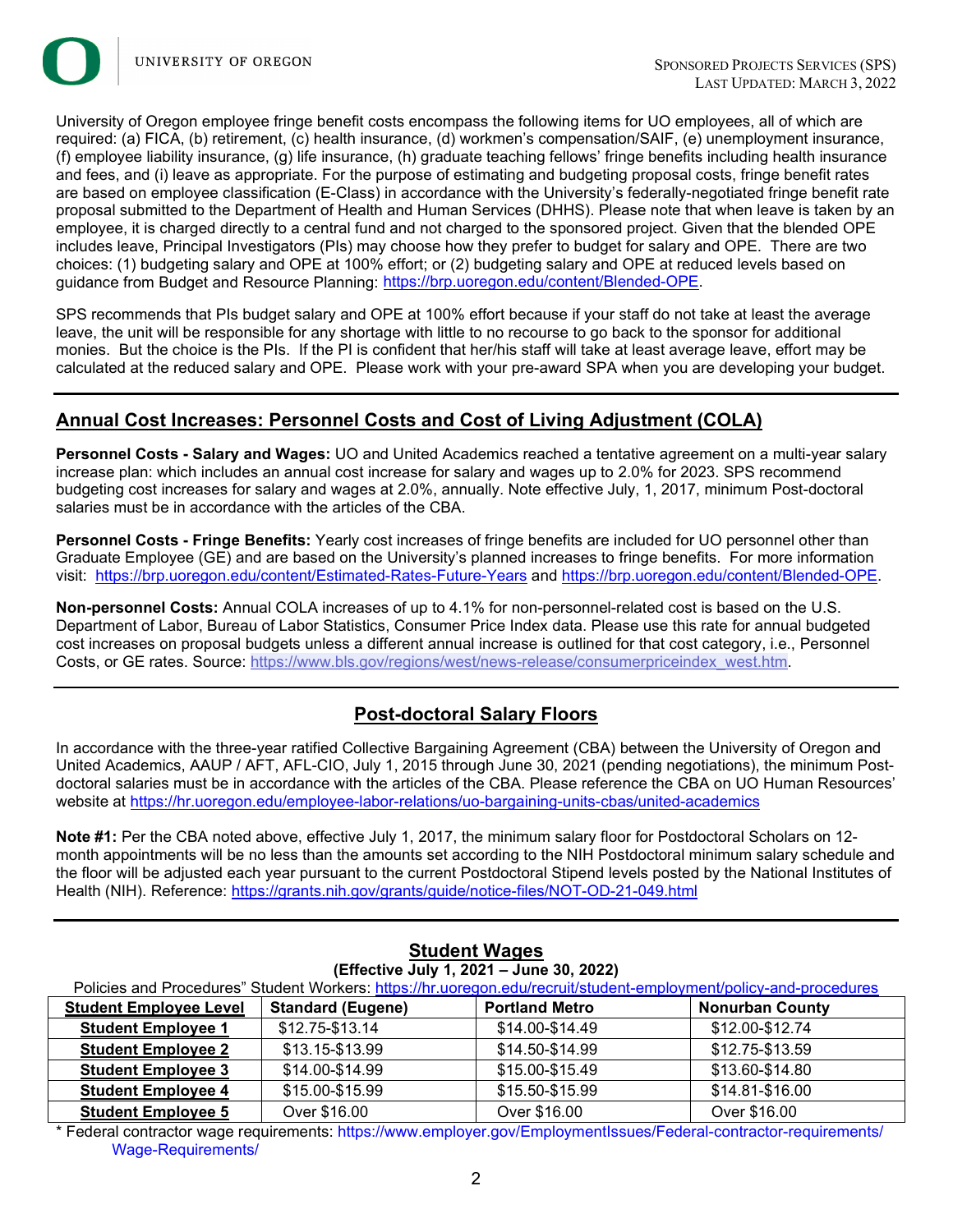## **2022-2023 GE SALARIES: (3.0% Annual increase)**

|                                                             | GE I   | GE II  | GE III |
|-------------------------------------------------------------|--------|--------|--------|
| Min. GE Salary/Mo. at .49 FTE for Academic Year (AY): 1,906 | 35.010 | 2.153  | 2.273  |
| Annual rate at 1.0 FTE for 9 months would be:               |        | 39.551 | 41.762 |

The minimum allowable appointment is .20 FTE for a full quarter. The maximum allowable appointment is .49 FTE. These rates apply to Teaching, Research and Administrative GE positions. GE salaries are budgeted according to the FTE percentage of the appointment up to the maximum of .49 FTE.

Academic and administrative units reserve the right to pay at a *higher level*, so long as salary equity by level of appointment for GEs is maintained in the department, program, or administrative unit. Higher annual wages and level of FTE must be listed by the unit for each position in the budget. For more GE information: <http://gradschool.uoregon.edu/gtf>

## **2021-2022 GE INSURANCE:**

**Cost per Academic Year (AY) Term: \$1,875 for AY 22 (5.2% Annual increase)** (Average cost for Winter and Spring Terms)

**Cost for Summer (SU) Term: \$1,950 for SU 21 (7.5% Annual increase).** (Average cost for Summer Term) – *amount for SU 22 pending*

**For budgets that include GE appointments during Summer (SU) Term, please include Summer Insurance.** <https://gradschool.uoregon.edu/staff/gtf-appointments/gtf-appointment-costs#insurance>

# **2021-2022 GE FEES: (4.5% Annual increase AY, 5.6% Annual increase SU)**

University contributions to non-instructional mandatory fees, for GEs appointed at .20 FTE and above, are set as follows:

| University contribution per Term:        | \$741   |
|------------------------------------------|---------|
| University contribution per AY (3 terms) | \$2,224 |
| University contribution Summer Term:     | \$205   |

The University pays all but \$61 of mandatory fees in the Academic Year (AY). The University pays 35% of mandatory fees in the Summer (SU).

### **2021-2022 GE TUITION: (2.7% Annual increase resident, 2.7% non-resident)**

**Resident Graduate Students: \$5,238 per term / \$15,714 (3 terms)**

(All GE appointments and for in-state graduate trainees)

### **Non-resident Graduate Students: \$9,387 per term / \$28,161 (3 terms)**

(Out-of-state graduate trainees on training grants or fellowships)

**Note #1:** The amounts and average annual increases displayed above are for the purpose of reasonably estimating externally funded proposal costs and are based on historical data. The actual costs charged to a sponsored project during the award period are based on actual rates in effect at the time the expenditures are charged to the award.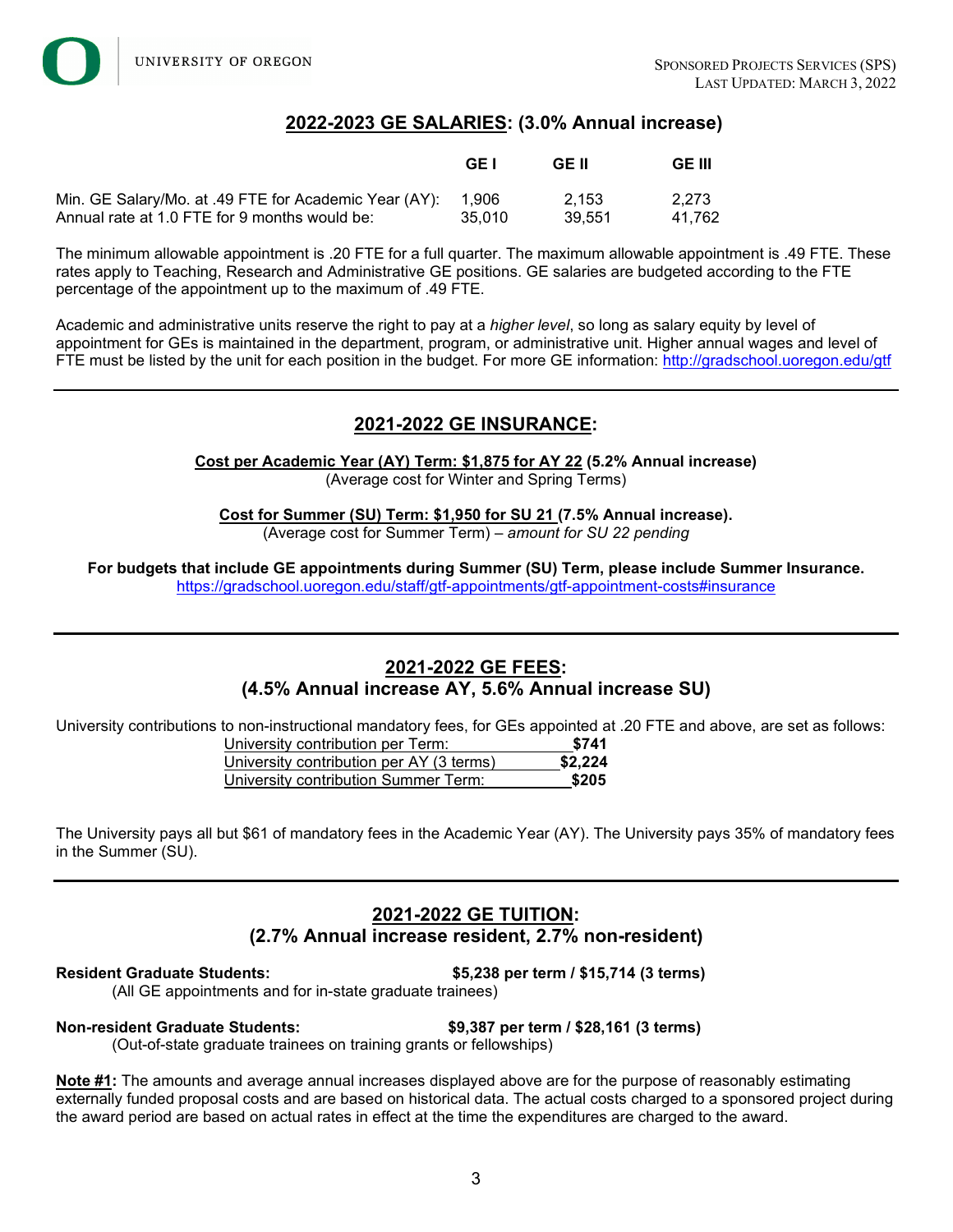

**Note #2:** Tuition Support for Grant-Funded GEs: <https://gradschool.uoregon.edu/tuition-support-grant-funded> . Effective Fall 2014, the University will provide support to grants on which GEs are hired. In short, the labor index will be charged only three credits of tuition when the index is a grant **and** when the appointee is a research level III research fellow (GE). The balance of the tuition will be charged to a non-grant index in the hiring unit. Hiring units with GEs supported on grants should consult their dean's office to determine the index that will be used. Contact Phil Davis in BAO Financial Services –  $p$ davis@uoregon.edu with the index to be charged.

**Note #3:** Graduate Employee Identification and Rate Code: Information on Graduate Student tuition charges to training grants and fellowships can be found at:<https://gradschool.uoregon.edu/grad-fellow-code-policy>

**Note #4:** The Tuition costs listed above are estimated based on the Office of the Registrar's schedule for the classification of Graduate (Masters/Doctoral). Tuition amounts vary by school/college (and in some cases graduate program). Reference the Registrar's website for specific tuition rates per term: <http://registrar.uoregon.edu/costs/tuition-fees>

# **TRAVEL**

For current rates/amounts, visit the Business Affairs Office (BAO) website at the link below.

<https://ba.uoregon.edu/travel>

# **FACILITIES & ADMINISTRATIVE (F & A) RATES (Indirect Costs)**

Provisional rates from 07/01/2021 Until Amended, Agreement dated 4/24/2020

https://research.uoregon.edu/sites/research2-stage.uoregon.edu/files/2019-12/F\_A\_Rate\_Agreement.pdf

|                                             | From: 7/1/2017 | From: 7/1/2018 | From: 7/1/2019 | From: 7/1/2021       |
|---------------------------------------------|----------------|----------------|----------------|----------------------|
| <b>DESCRIPTION</b>                          | To: 6/30/2018  | To: 6/30/2019  | To: 6/30/2021  | <b>Until Amended</b> |
| <b>Research: On Campus</b>                  | 46.5%          | 47.5%          | 47.5%          | 47.5%                |
| <b>Research: Off Campus</b>                 | 26.0%          | 26.0%          | 26.0%          | 26.0%                |
| <b>Instruction: On Campus</b>               | 46.0%          | 46.0%          | 46.0%          | 46.0%                |
| <b>Instruction: Off Campus</b>              | 26.0%          | 26.0%          | $26.0\%$       | 26.0%                |
| <b>Other Sponsored Activity: On Campus</b>  | 30.7%          | 30.7%          | 30.7%          | 30.7%                |
| <b>Other Sponsored Activity: Off Campus</b> | 26.0%          | 26.0%          | 26.0%          | 26.0%                |

**Off-Campus Definition:** An off-campus rate is applicable to those projects conducted in facilities not owned or operated by the University, which include charges for facility rental as a direct expenditure, and for which more than 50% of the project salaries and wages are for effort conducted in the rental facility.

### **Off-campus F&A and Non-Standard F&A Rates:**

**Inclusion of Off-Campus Rate in Budget:** Projects proposing the use of an off-campus F&A rate in the budget must obtain prior approval from SPS. Please contact your SPS Pre-award SPA to determine whether the Request for F&A Exception and Off-Campus Determination Form is required.

If required by SPS, the Request for F&A Exception and Off-Campus Determination (F&A Exception Request form) must be completed, signed, and submitted to your SPS SPA at least five business days prior to the proposal deadline.

**Inclusion of Non-Standard F&A Rate or F&A Return in Budget:** Unless the agency has a published policy on the F&A restriction, all projects proposing to use a non-standard F&A rate or requesting a F&A return exception in the budget must obtain prior approval from SPS by completing the **F&A Rate Exception (FARE) Request** and submitting it to your SPS Pre-award SPA via the web. Please complete the request at least five business days prior to the proposal deadline.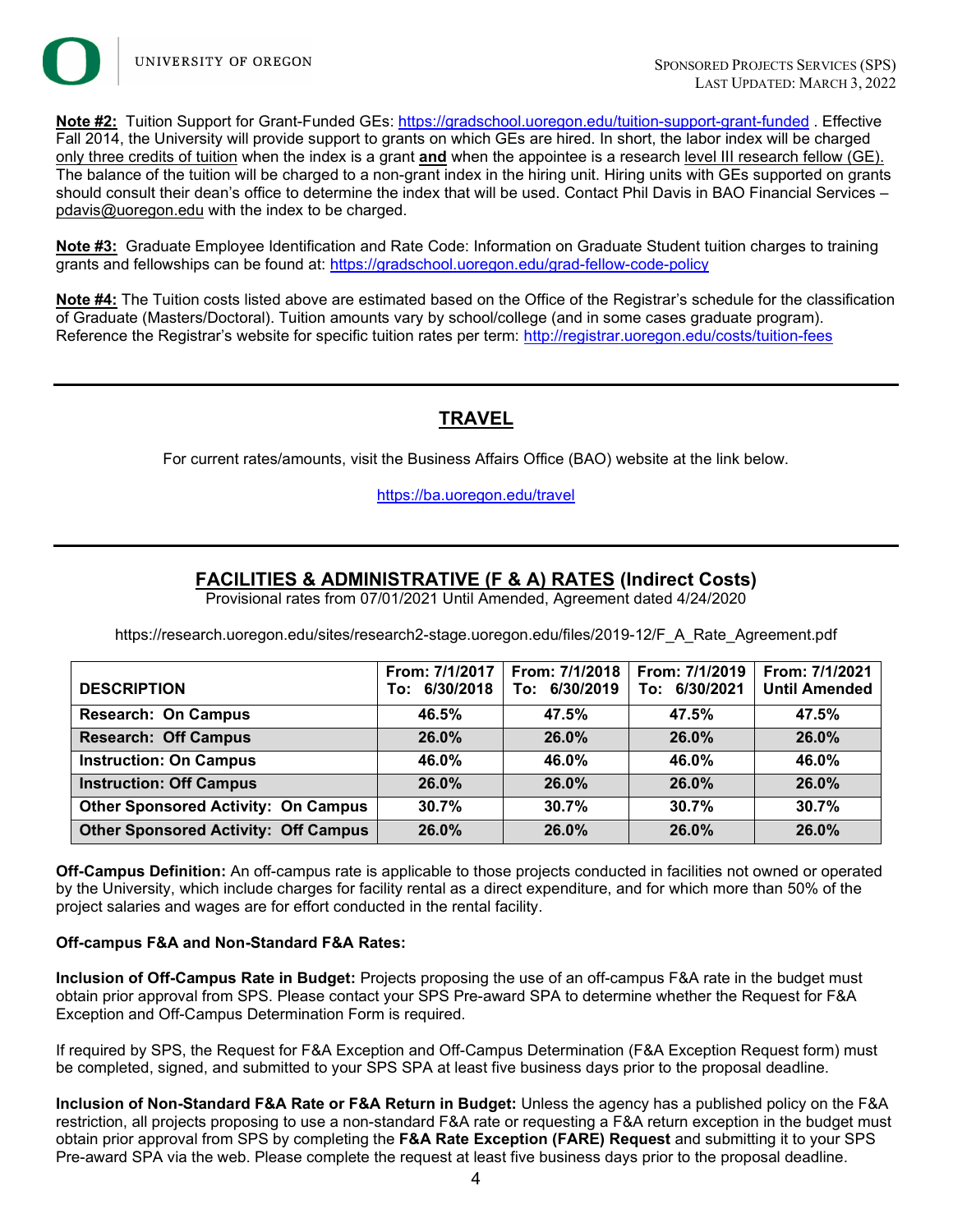

The **F&A Rate Exception (FARE) Request Form** may not be required by SPS when acceptable documentation of the sponsor's requirement is submitted to SPS. Acceptable documentation of a sponsor's restriction on F&A can be in the form of the requirement as it is outlined in the sponsor's RFP or sponsor guidelines, or in an e-mail or letter format obtained from an authorized representative of the sponsor.

### **F&A Rate Exception (FARE) Request Form** is now a Smart Sheet web form:

<https://app.smartsheet.com/b/form/2bb54e405d9b43d4938d7baeb226afee>

If an agency has a published policy including a restricted F&A rate lower than the University of Oregon's current Federally-negotiated F&A rate, and the agency does not specify how the rate is to be applied, the agency's lower restricted F&A rate will be applied to Total Direct Costs (TDC).

### **F&A Rate Definitions:**

Indirect cost rate definitions for the types Research, Instruction, and Other Sponsored Activities is found in 2 CFR Part 200, Appendix III: Indirect (F&A) Costs Identification and Assignment, and Rate Determination for Institutions of Higher Education (IHEs). For questions about these definitions, please contact your SPS SPA.

UO's full negotiated F&A rate must be applied unless the agency has a published policy on the F&A restriction.

**F&A Rate Changes Memo:** [https://research.uoregon.edu/files/2020-01/FA\\_Rate\\_Changes.pdf](https://research.uoregon.edu/files/2020-01/FA_Rate_Changes.pdf)

## **COST SHARE**

**University procedure is to provide cost share only when required by agency guidelines or delineated in specific program announcements.** 

### **Cost share commitments should be held to a minimum.**

Cost-share is that portion of the total sponsored project cost paid by sources other than the sponsor.

Cost sharing has significant financial impact on the department providing the funds and on the University as a whole. Cost share increases the requirements for auditable recordkeeping, has an adverse effect on the University's recovery of indirect (F&A) costs and reduces the flexibility of the PIs to conduct other research when their effort is pledged to specific projects.

### **2 CFR 200.306**

**(a)** Under Federal research proposals, voluntary committed cost sharing is not expected. It cannot be used as a factor during the merit review of applications or proposals, but may be considered if it is both in accordance with Federal awarding agency regulations and specified in a notice of funding opportunity. Criteria for considering voluntary committed cost sharing and any other program policy factors that may be used to determine who may receive a Federal award must be explicitly described in the notice of funding opportunity.

**(b)** For all Federal awards, any shared costs or matching funds and all contributions, including cash and third-party in-kind contributions, must be accepted as part of the non-Federal entity's cost sharing or matching when such contributions meet all of the following criteria:

- 1) Are verifiable from the non-Federal entity's records;
- 2) Are not included as contributions for any other Federal award;
- 3) Are necessary and reasonable for accomplishment of project or program objectives;